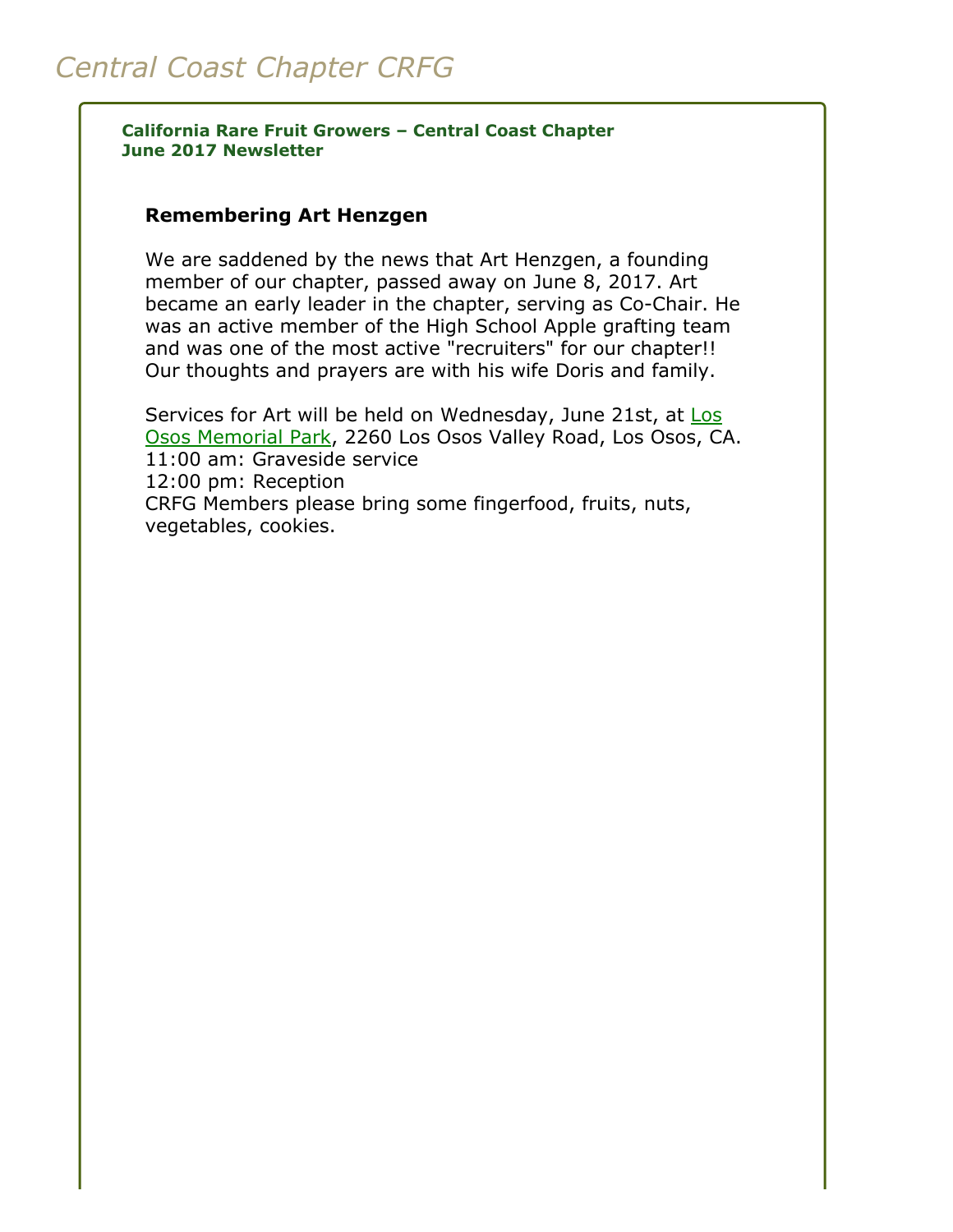

## **June Meeting: Redstone Apple Ranch**

We gathered in See Canyon at the Redstone Apple Ranch where we were treated to homemade apple cobbler prepared by Bob Redstone's daughter, Kelly. Larry Hollis provided



*Our Co-Chairs, Alisha and Tucker, lead off our June meeting with announcements and plant giveaways*

the vanilla ice cream, and the CRFG chapter members and their guests couldn't have been happier. As we sat noshing in the sun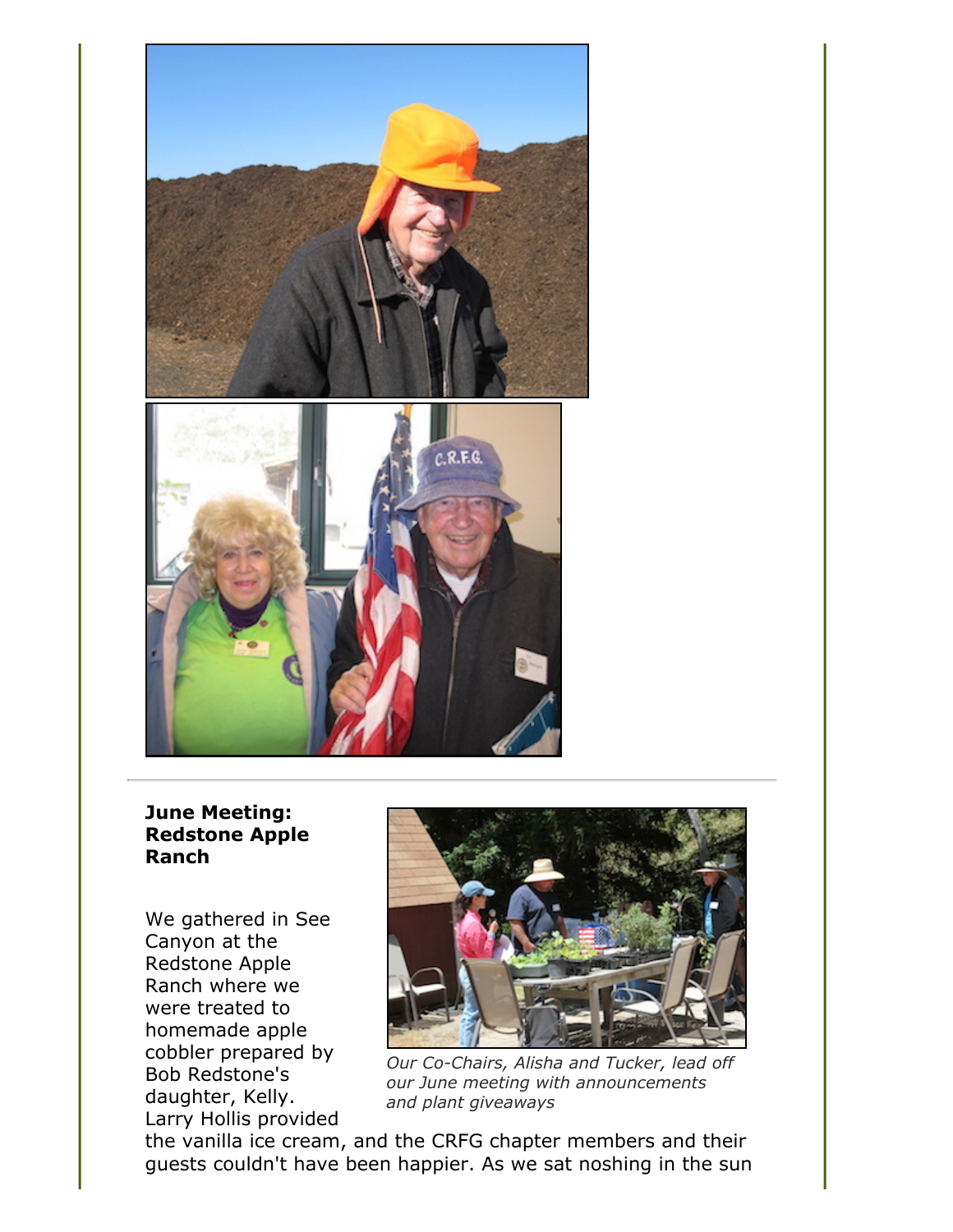by the creek, surrounded by the steep oak-covered hills that frame the Redstone's Apple Ranch, Kelly and Bob told us about the history of their ranch.



*Kelly Redstone speaks to the chapter*

grandfather, formerly a ranger in the Sequoias, started the ranch in 1916. Apple trees that are over a hundred years old still exist at the ranch and are still bearing fruit: in fact, Bob said they set more fruit this year than some of the newer trees! Bob walked us over to a century-old Pearmain apple tree that looked like a spring chicken. (Well, not literally, but you get the point. Did we mention we are looking for a volunteer to be the editor for this newsletter? The bar is not high. Volunteer today!) The ranch receives its water from springs in the mountains. The water runs under the ranch to the creek. The water table is a mere 16 feet below ground: the Redstones have never had to irrigate their orchard! Bob estimates that the ranch gets 600- 700 chill hours, and Kelly says temperatures can climb to 110- 114 degrees in the canyon!

The ranch was once all apple trees, then



Bob's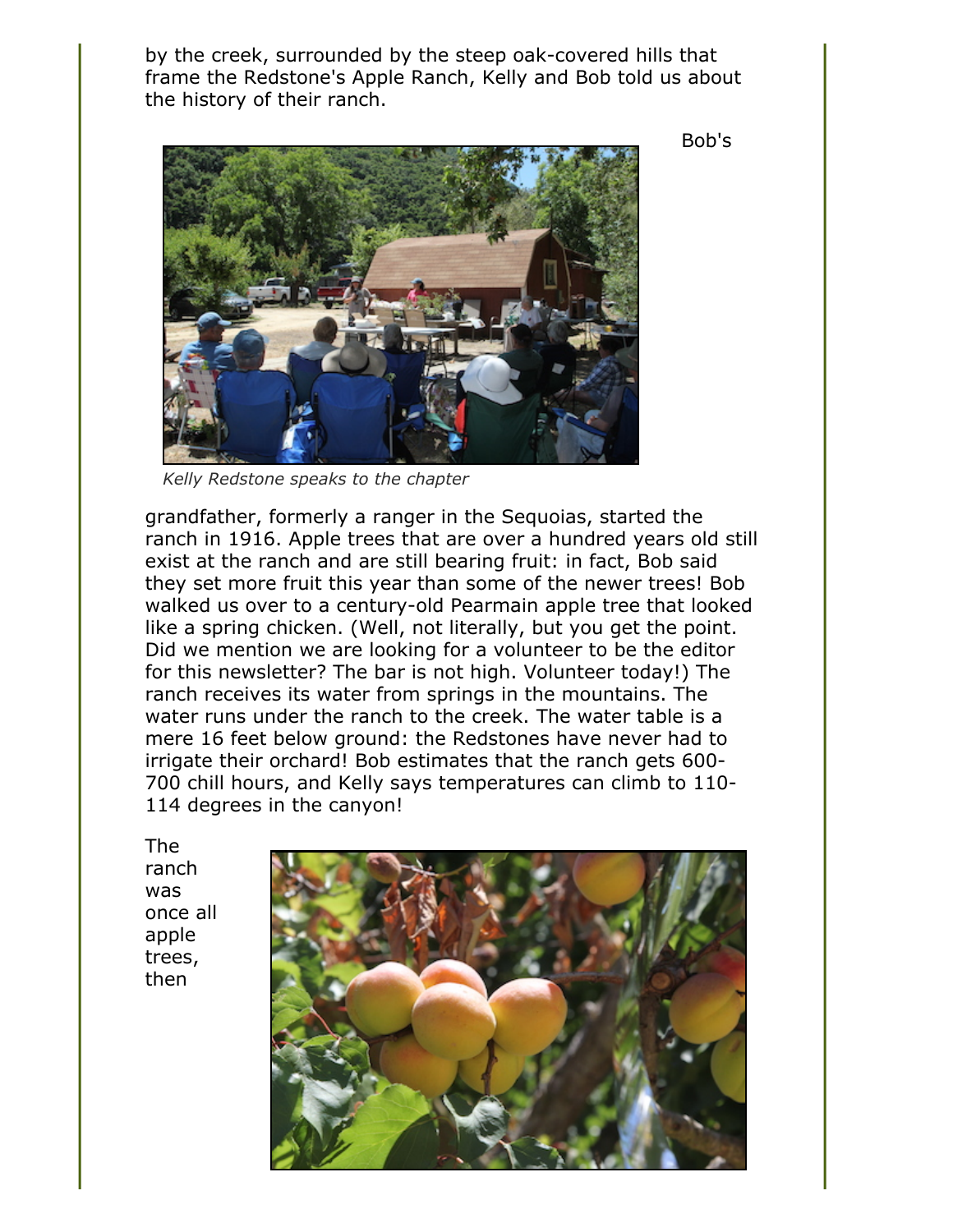switched over to apricots. Now, the 16 year old apricot trees are getting old and will be pulled out one by one as they die off. New apple plantings are going in right next to these old apricots. New apple varieties include Braeburn, Empire, and Granny Smith.

There are also some pluot trees: when asked about his favorite, Bob said it is the Dapple Dandy. In addition to being tasty, this variety keeps for several weeks without going bad. A member mentioned his favorite is the Flavor Queen which he said is very sweet and delicious- Bob agrees and adds that you must get them quickly because they do not keep long.

Peach trees also grow in the orchard: when asked about peachleaf-curl, Bob says he doesn't bother spraying for it- the amount of spraying that needs to be done is a hassle, and new leaves grow anyway after the curled leaves fall off. The Redstones also tried growing cherries, but bluejays refused to share any of their crop with them.

Asked about his favorite part of growing fruit, Bob



*Bob Redstone speaking to us on the walking tour through the orchard*

responded, "eating it!" Nevertheless the Redstones sell their produce at the Santa Monica farmers market but also can a lot of it for their own enjoyment. In addition they grow tomato plants- last year Kelly said they processed over 800 pounds! Kelly and her husband make a variety of pepper jellies under the name "[Taint Hot](https://www.facebook.com/Taint-Hot-Hot-Pepper-Jelly-148945808614321/)." The pepper jelly comes in seven levels of hotness, created by using serranos, habeneros, cayenne, thai, and the infamous scorpion pepper. The very hottest jelly is called "Sting & Linger." Think you are man/woman enough to try it? You'll find their pepper jelly for sale at California Fresh markets, JJs Market, Last Chance Liquor Store, Morro Bay Wine Celler, Morro Bay House of Jerky, and even up at the Lopez Lake